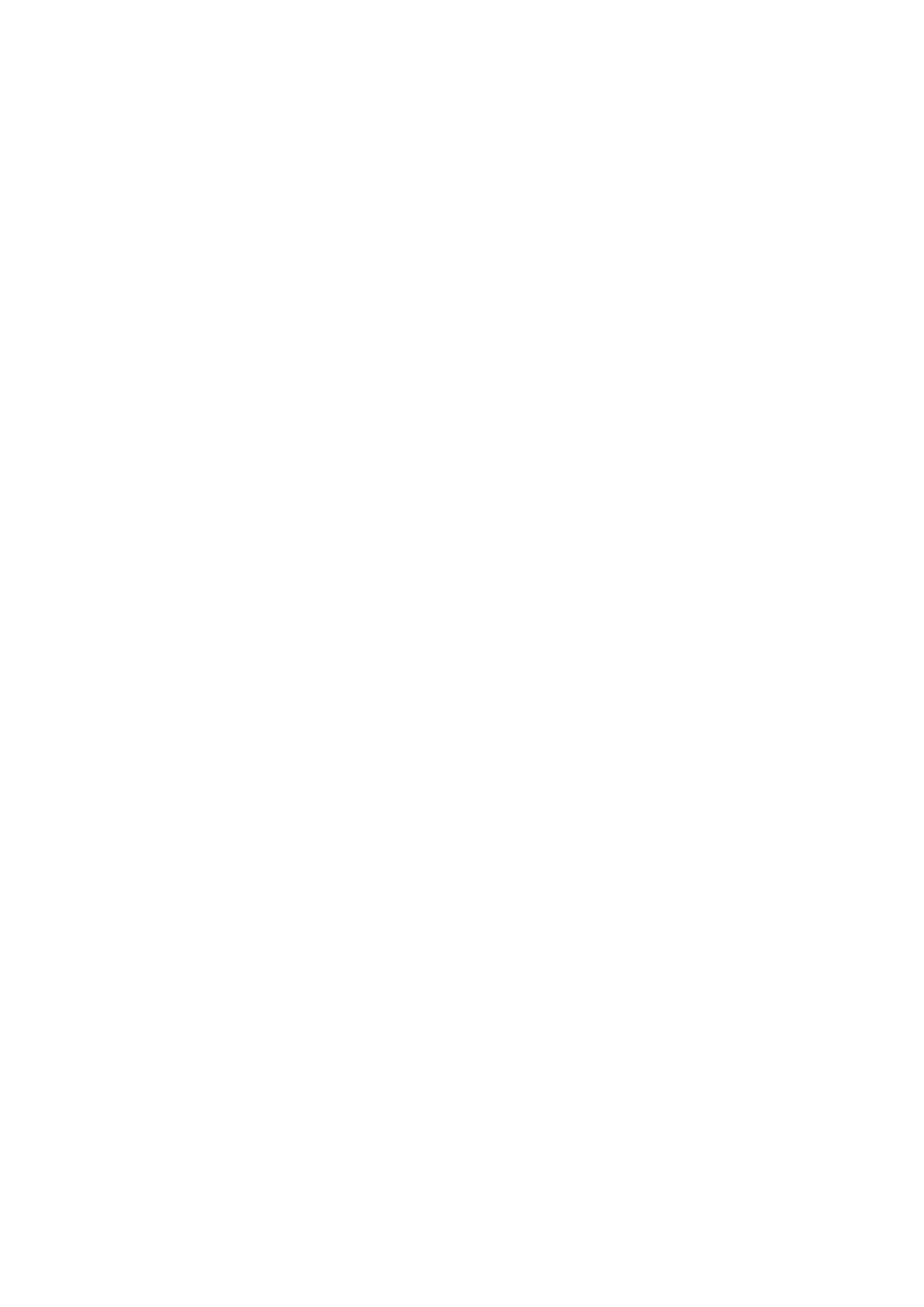# [AS INTRODUCED]



TO

Make provision about supporting victims of modern slavery.

 $\sum$  E IT ENACTED by the Queen's most Excellent Majesty, by and with the advice<br>and consent of the Lords Spiritual and Temporal, and Commons, in this present<br>Parliament assembled, and by the authority of the same, as foll and consent of the Lords Spiritual and Temporal, and Commons, in this present Parliament assembled, and by the authority of the same, as follows: -

# **1 Supporting adult victims of modern slavery**

- (1) The Modern Slavery Act 2015 is amended as follows.
- (2) After section 48 insert—

# **"48A Provision of assistance and support before reasonable grounds determination and during recovery and reflection period**

- (1) The Secretary of State must ensure that a person to whom this section applies is provided with assistance and support in accordance with this section unless section 52B applies.
- (2) This section applies to a person if―
	- (a) that person is aged 18 or over or, if the age of the person is *10* uncertain, the person does not fall within the provisions of section 51 (presumption about age); and
	- (b) either a referral relating to that person has been made to the competent authority for a determination as to whether the person is a victim of slavery or human trafficking, or there are indicators that the person may be a victim of slavery or human trafficking and such a referral may be made.
- (3) Subject to subsection (4), assistance and support must be provided under this section―
	- (a) for three working days if no referral is made to the competent *20* authority;
	- (b) until a determination is made that there are not reasonable grounds to believe that the person is a victim of slavery or human trafficking;
	- (c) until a conclusive determination is made that the person is a *25* victim of slavery or human trafficking; or

*5*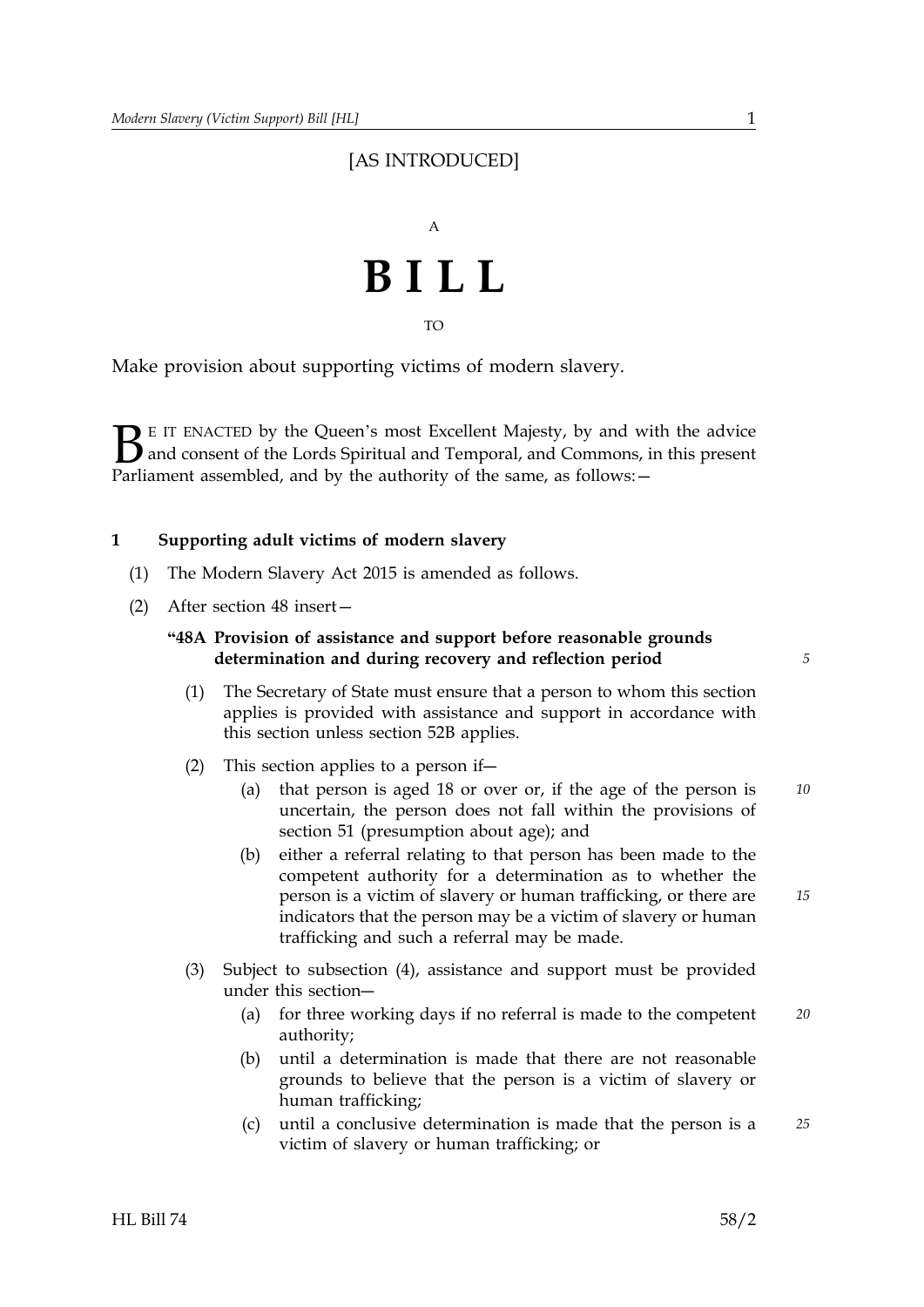- (d) until a conclusive determination is made that the person is not a victim of slavery or human trafficking and all processes for reconsideration of such a determination, including internal reviews and appeals to an independent tribunal or court of law, have been completed.
- (4) If a conclusive determination that a person is a victim of slavery or human trafficking is made within the recovery and reflection period, assistance and support is to be provided until the end of that period.
- (5) The recovery and reflection period in subsection (4) is a period of 45 days beginning with the day on which a determination is made by the competent authority that there are reasonable grounds to believe that the person is a victim of slavery or human trafficking.
- (6) Where assistance and support has been provided to a person under this section, the Secretary of State shall secure continued provision of that assistance and support for no more than nine working days if a conclusive determination is made that the person is not a victim of slavery or human trafficking.
- (7) The Secretary of State must ensure that a person to whom this section applies may not be removed from the United Kingdom or required to leave the United Kingdom for the period in which they are entitled to support under this section.

# **48B Provision of assistance and support to adult victims of modern slavery following conclusive determination by a competent authority**

- (1) *25* The Secretary of State must ensure that a person to whom this section applies is provided with assistance and support in accordance with this section unless section 52B applies.
- (2) This section applies to a person if―
	- (a) that person is aged 18 or over or, if the age of the person is uncertain, the person does not fall within the provisions of section 51 (presumption about age); and
	- (b) a competent authority has made a conclusive determination that the person is a victim of slavery or human trafficking.
- (3) Assistance and support must be provided for at least 12 months beginning on the day on which support provided under section 48A ends.
- (4) Where assistance and support is provided to a person under this section, the Secretary of State must consider whether it is necessary for the victim's physical, psychological and social recovery to provide assistance and support after the end of the period in subsection (3) for as long as they think appropriate subject to subsection (6).
- (5) A decision whether to provide assistance and support in accordance with subsection (4) must be made at least four weeks before the end of the assistance and support provided under subsection (3).

*5*

*15*

*10*

*20*

*30*

*35*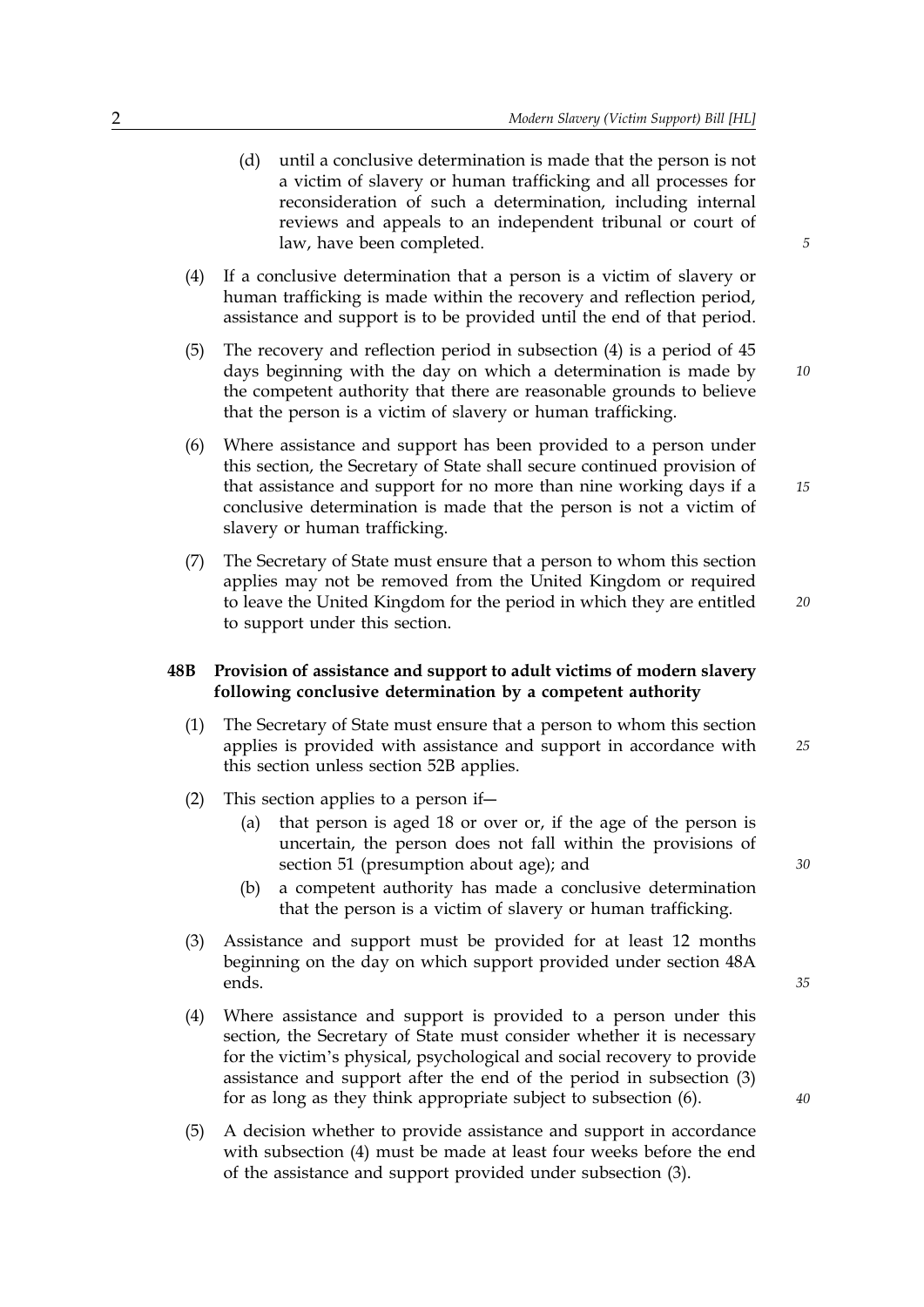- (6) In determining—
	- (a) whether it is necessary to provide assistance and support under subsection (4), and
	- (b) the period of time for which such assistance and support is to be provided,

the Secretary of State must have regard to the factors set out in subsection (7).

- (7) The factors the Secretary of State must consider under subsection (4) are—
	- (a) that person's individual circumstances; *10*
	- (b) the needs of that person for safety and protection from harm;
	- (c) the needs of that person for medical and psychological treatment;
	- (d) that person's participation as a witness in criminal proceedings;
	- (e) whether that person is bringing any civil proceedings including *15* pursuing compensation; and
	- (f) the recommendations of that person's support worker.

#### **48C Meaning of assistance and support**

|                                                        | (1) For the purpose of sections 48A and 48B, "assistance and support" |    |
|--------------------------------------------------------|-----------------------------------------------------------------------|----|
| includes but is not restricted to the provision of $-$ |                                                                       | 20 |
|                                                        | (a) appropriate and safe accommodation;                               |    |

- (b) material assistance, including financial assistance;
- (c) medical advice and treatment (including psychological assessment and treatment);
- (d) counselling; *25*
- (e) a support worker;
- (f) appropriate information on any matter of relevance or potential relevance to the particular circumstances of the person;
- (g) translation and interpretation services;
- (h) assistance in obtaining specialist legal advice or representation *30* (including with regard to access to compensation);
- (i) assistance with repatriation, including a full risk assessment.
- (2) Assistance and support provided to a person under this Act—
	- (a) must not be conditional on the person's acting as a witness in any criminal proceedings;
	- (b) may be provided only with the consent of that person;
	- (c) must be provided in a manner which takes due account of the needs of that person as regards safety and protection from harm;
	- (d) must be provided to meet the needs of that person having *40* particular regard to any special needs or vulnerabilities of that person caused by gender, pregnancy, physical or mental illness, disability or being the victim of violence or abuse;

*5*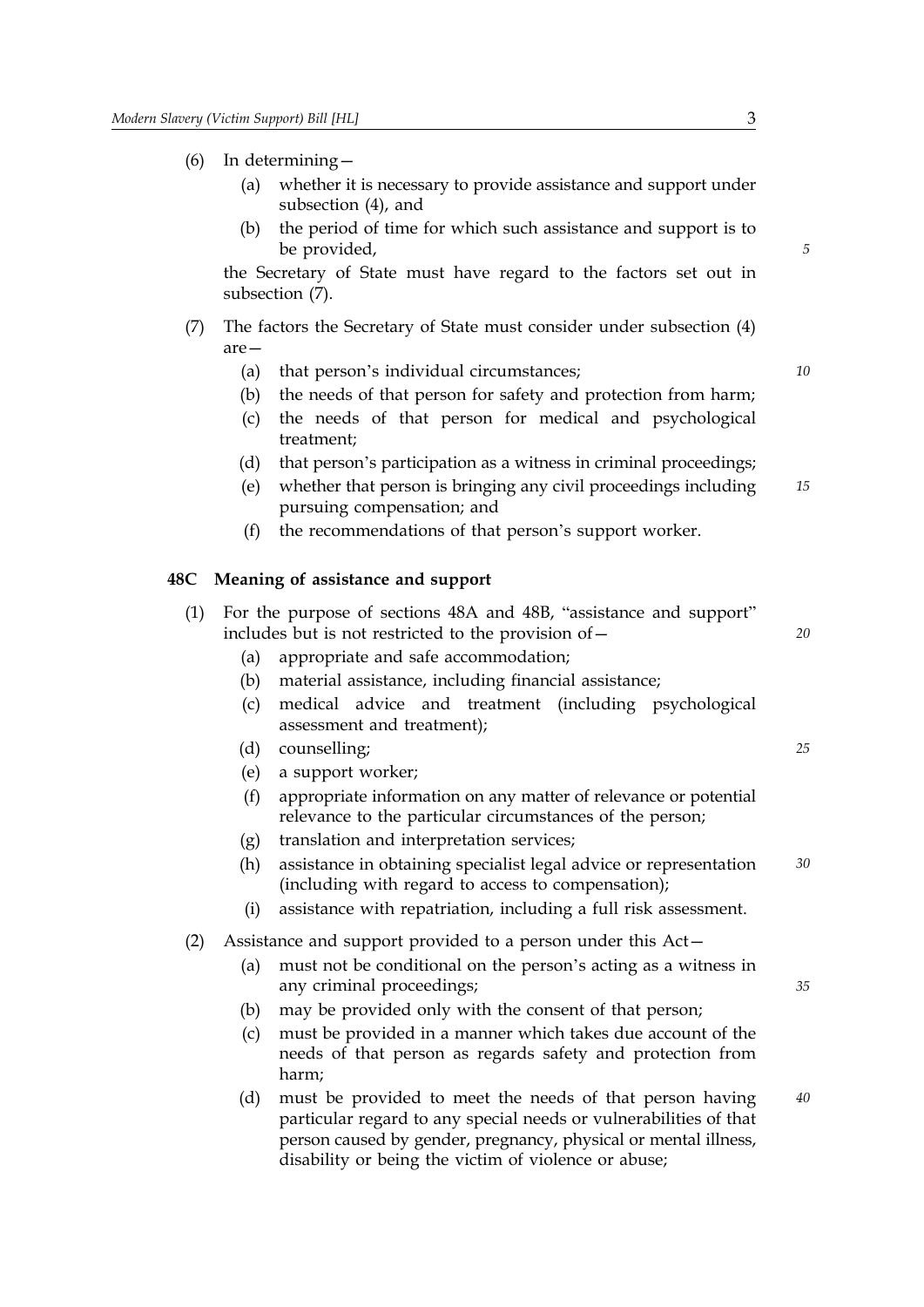- (e) must be provided in accordance with an assistance and support plan which specifies that person's needs for support and how those needs will be met for the full duration of the period to which that person is entitled to support under this Act. (3) Nothing in this section affects the entitlement of any person to *5*
- (4) The Secretary of State must set out in guidance the minimum standards to be provided under this Act for—

assistance and support under any other statutory provision.

- (a) assistance and support;
- (b) training of— *10*
	- (i) support workers; and
	- (ii) anyone overseeing decisions about the provision of assistance and support.
- (5) The Secretary of State must make arrangements for inspection of *15* support providers to ensure the minimum standards set out in guidance under subsection (4) are met.
- (6) Before publishing or amending minimum standards under this section, the Secretary of State must carry out a public consultation on the standards proposed.
- (7) Before coming into effect, the guidance in subsection (4), and any *20* revised guidance, must be laid before both Houses of Parliament and is subject to annulment in pursuance of a resolution of either House of Parliament."

#### **2 Leave to remain to support adult victims of modern slavery**

- (1) The Modern Slavery Act 2015 is amended as follows. *25*
- (2) After section 52 (duty to notify Secretary of State about suspected victims of slavery or human trafficking) insert―

# **"52A Provision of leave to remain following conclusive determination to facilitate support of adult victims of modern slavery**

- (1) Immigration rules must make provision for leave to remain in the *30* United Kingdom to be granted to a person where there has been a conclusive determination that a person is a victim of slavery or human trafficking if and only if either subsection (2) or (3) applies and section 52B does not.
- (2) This subsection applies if the person receives support and assistance *35* under one of the following―
	- (a) section 48B;
	- (b) section 18(9) of the Human Trafficking and Exploitation (Criminal Justice and Support for Victims) Act (Northern Ireland) 2015 (c. 2 (N.I.));
	- (c) section 9(3)(c) of the Human Trafficking and Exploitation (Scotland) Act 2015 (asp 12); or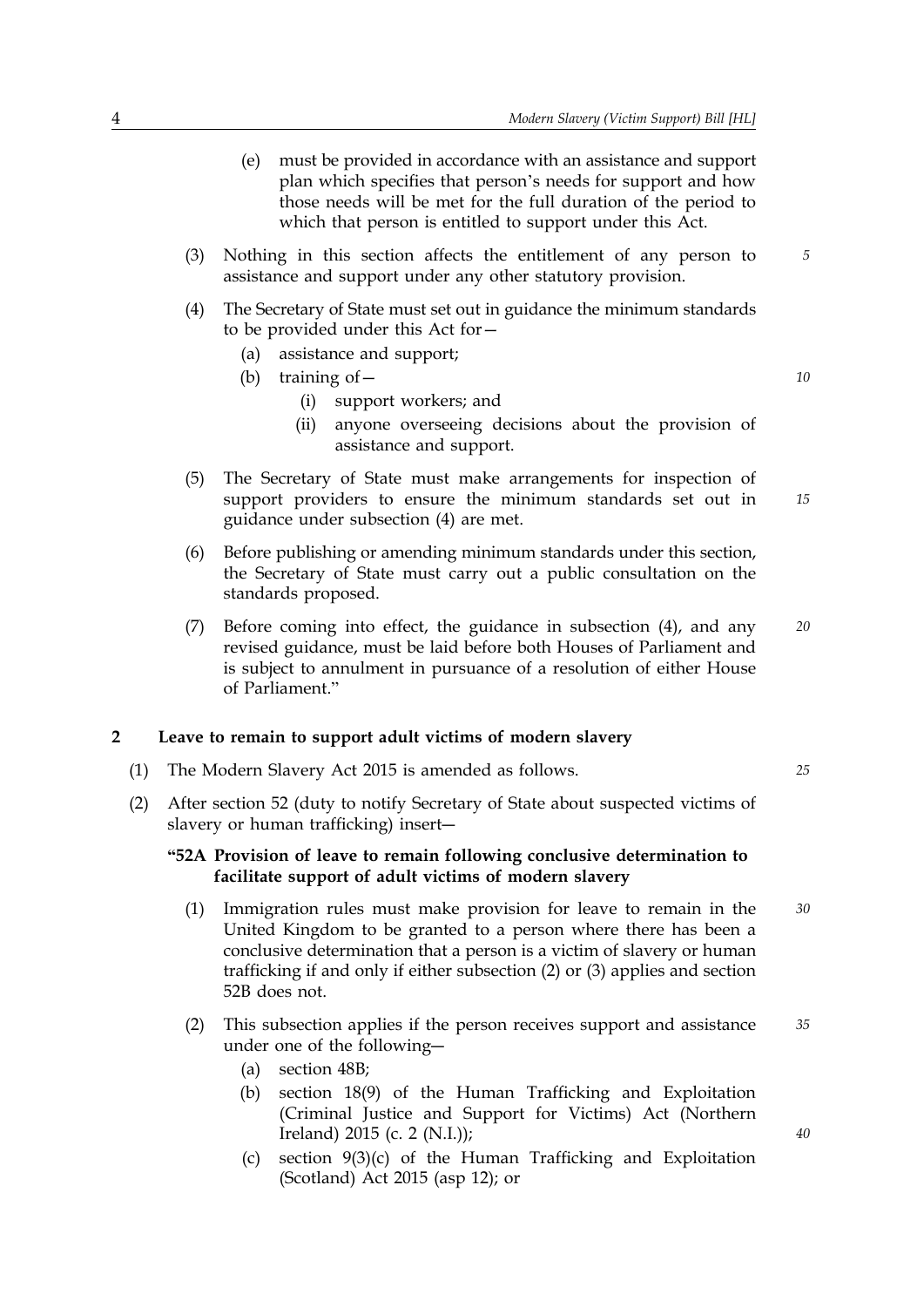- (d) regulation 3(4)(c) of the Human Trafficking and Exploitation (Scotland) Act 2015 (Support for Victims) Regulations 2018 (S.S.I 2018/90).
- (3) This subsection applies if the person meets one or more of the following criteria―
	- (a) leave is necessary due to the person's circumstances, including but not restricted to―
		- (i) the needs of that person for safety and protection from harm including protection from re-trafficking;
		- (ii) the needs of that person for medical and psychological *10* treatment;
	- (b) the person is participating as a witness in criminal proceedings;
	- (c) the person is bringing any civil proceedings including pursuing compensation.
- (4) Where the person is receiving assistance from a support worker the *15* recommendations of the support worker must be considered in assessing that person's circumstances under subsection (3)(a).
- (5) Immigration rules must provide for persons granted leave to remain in accordance with this section to have recourse to public funds for the duration of the period of leave.
- (6) Immigration rules must provide for leave to remain to be granted from the day on which the conclusive determination is communicated to a person for either―
	- (a) the amount of time support and assistance will be provided under one of the measures listed in subsection (2); or
	- (b) at least 12 months if the person meets one or more of the criteria in subsection (3).
- (7) Immigration rules must allow a grant of leave to remain under subsection (6) to be extended subject to the requirements of subsection (8).
- (8) In determining whether to extend a grant of leave to remain under subsection (7), and the period of time for which such extended leave should be provided, the person's individual circumstances must be considered, and whether that person—
	- (a) is receiving on-going support and assistance under the measures *35* set out in subsection (2); or
	- (b) meets one or more of the criteria in subsection (3).
- (9) "Immigration rules" in this section has the meaning given by section 33 of the Immigration Act 1971.
- (10) This section applies only to persons aged 18 or over. *40*

*5*

*25*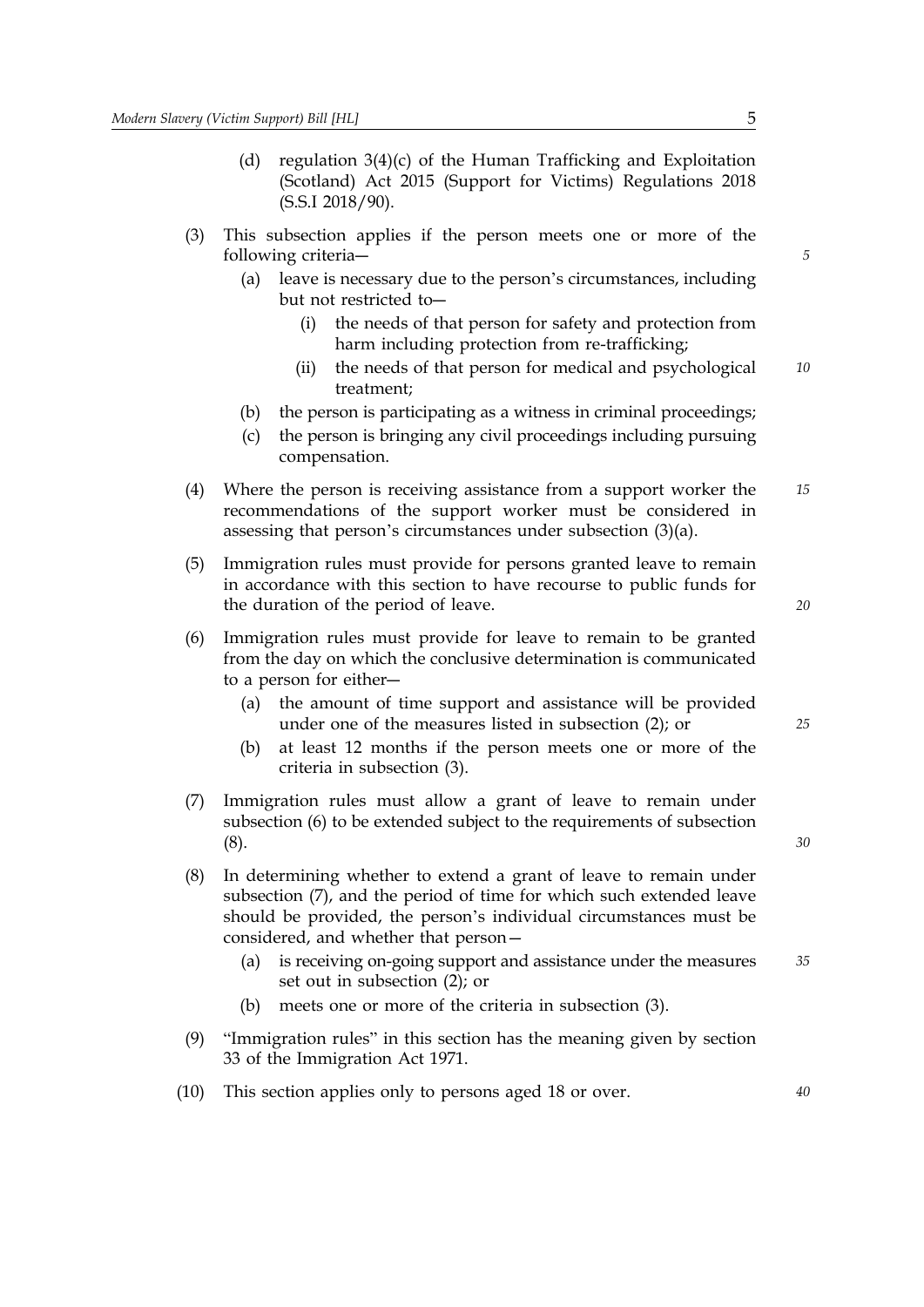### **52B Refusal of assistance and support or leave to remain**

- (1) This section applies to sections 48A and 48B insofar as they apply to England and Wales.
- (2) This section also applies to section 52A insofar as it applies to England and Wales, Scotland and Northern Ireland.
- (3) A person may be refused assistance and support or leave to remain, as appropriate, if either—
	- (a) the person is a sexual or violent offender and the Secretary of State considers that the person poses a genuine, present and serious risk to members of the public; or
	- (b) the Secretary of State is satisfied that the person's presence in the United Kingdom is a serious risk to national security.
- (4) If subsection (3) applies, the Secretary of State shall ensure the person affected is given reasons for the refusal in writing.
- (5) In this section, "sexual or violent offender" means a person falling *15* within the definition of a "sexual or violent offender" in section 327 of the Criminal Justice Act 2003 (section 325: interpretation) or who has been convicted of an offence under the law of another country which would have fallen within that definition if it had been done in England or Wales.""

# **3 Safety plan for child victims of human trafficking**

- (1) The Children Act 1989 is amended as follows.
- (2) Section 22 (general duty of local authority in relation to children looked after by them) is amended as follows―
	- (a) after subsection (3C) insert— *25*
		- "(3D) The duty of a local authority under subsection (3)(a) to safeguard and promote the welfare of a child looked after by them, where the child is a victim of trafficking, shall include in particular a duty to consider the risk of re-trafficking and to take all reasonable steps to ensure that accommodation provided under subsection (1)(b) prevents the re-trafficking of the child.";
	- (b) after subsection  $(4)(c)$  insert—
		- "(ca) where the child is a victim of trafficking, the child's independent child trafficking guardian,".
- (3) After section 22C(8)(d) (ways in which looked after children are to be accommodated and maintained) insert—
	- "(e) if C is a victim of trafficking, the accommodation is suitable to C's particular needs, in particular the need to prevent re-trafficking.".

*5*

*10*

*20*

*35*

*40*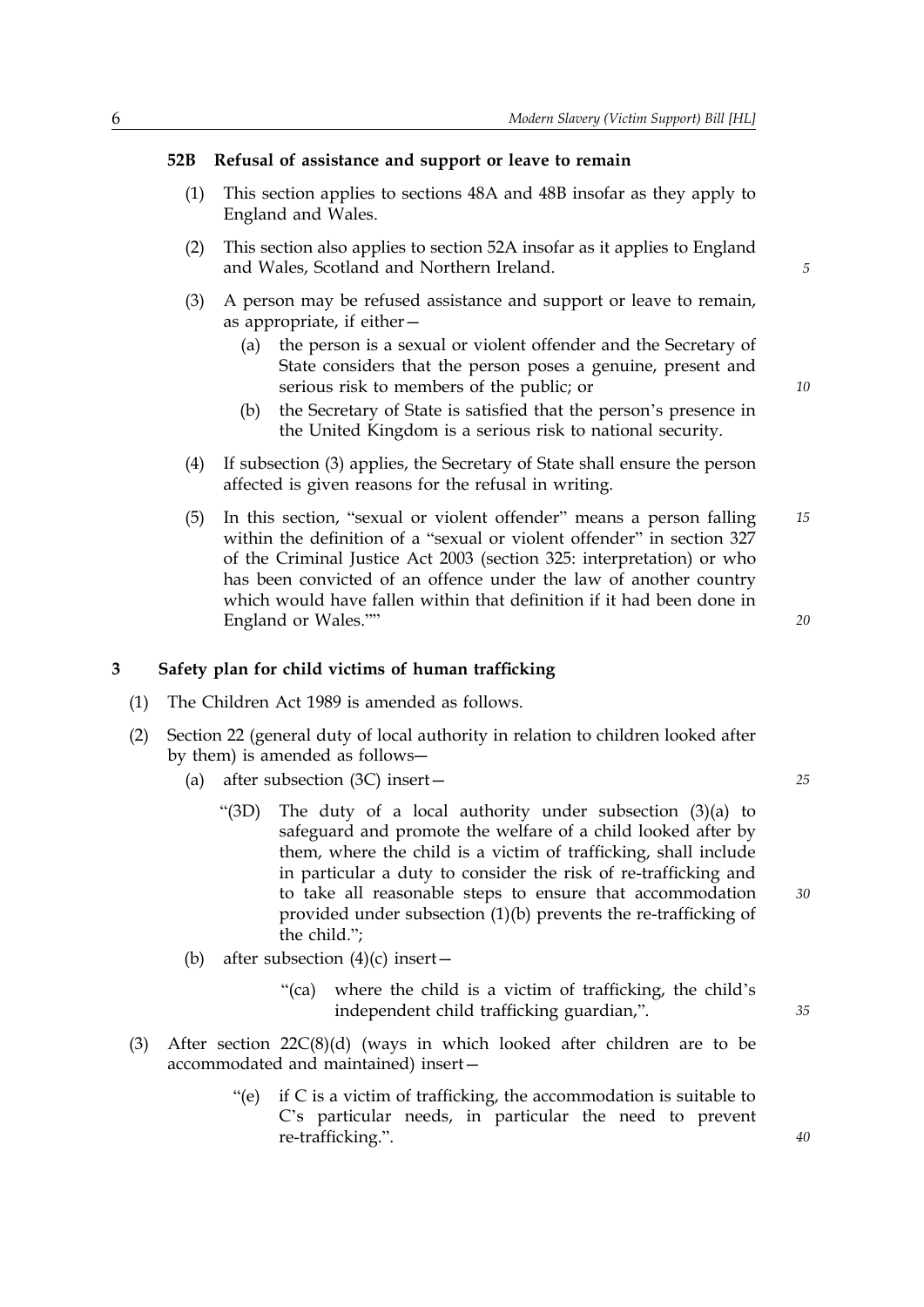- (4) After section 105(8) (interpretation) insert—
	- "(7A) In this Act a child is a victim of trafficking where  $-$ 
		- (a) there has been a conclusive determination that the individual is a victim of trafficking in human beings, or
		- (b) there are reasonable grounds to believe that the individual is *5* such a victim and there has not been a conclusive determination that the individual is not such a victim.
	- (7B) For the purposes of subsection (7A)—
		- (a) there are reasonable grounds to believe that a child is a victim of trafficking in human beings if a competent authority has determined for the purposes of Article 10 of the Trafficking Convention (identification of victims) that there are such grounds;
		- (b) there is a conclusive determination that a child is or is not a victim of trafficking in human beings when, on completion of the identification process required by Article 10 of the Trafficking Convention, a competent authority concludes that the child is or is not such a victim.
	- (7C) In this Act—
		- (a) "competent authority" means a person who is a competent *20* authority of the United Kingdom for the purposes of the Council of Europe Convention on Action against Trafficking in Human Beings;
		- (b) "independent child trafficking guardian" has the same meaning as "independent child trafficking advocate" in section 48 (independent child trafficking advocates) of the Modern Slavery Act 2015.""

## **4 Minor and consequential amendments**

- (1) The Modern Slavery Act 2015 is amended as follows.
- (2) Omit section 50(1). *30*
- (3) After section 52B (refusal of assistance and support or leave to remain) insert―

#### **"52C Interpretation: sections 48A, 48B, 52A-52B**

- (1) This section applies to sections 48A, 48B and 52A to 52B.
- (2) There is a conclusive determination that a person is, or is not, a victim of slavery or human trafficking when the identification process conducted by a competent authority concludes that the person is, or is not, such a victim.
- (3) "Competent authority" means a person who is a competent authority of the United Kingdom for the purposes of the Council of Europe Convention on Action against Trafficking in Human Beings.

*35*

*25*

*10*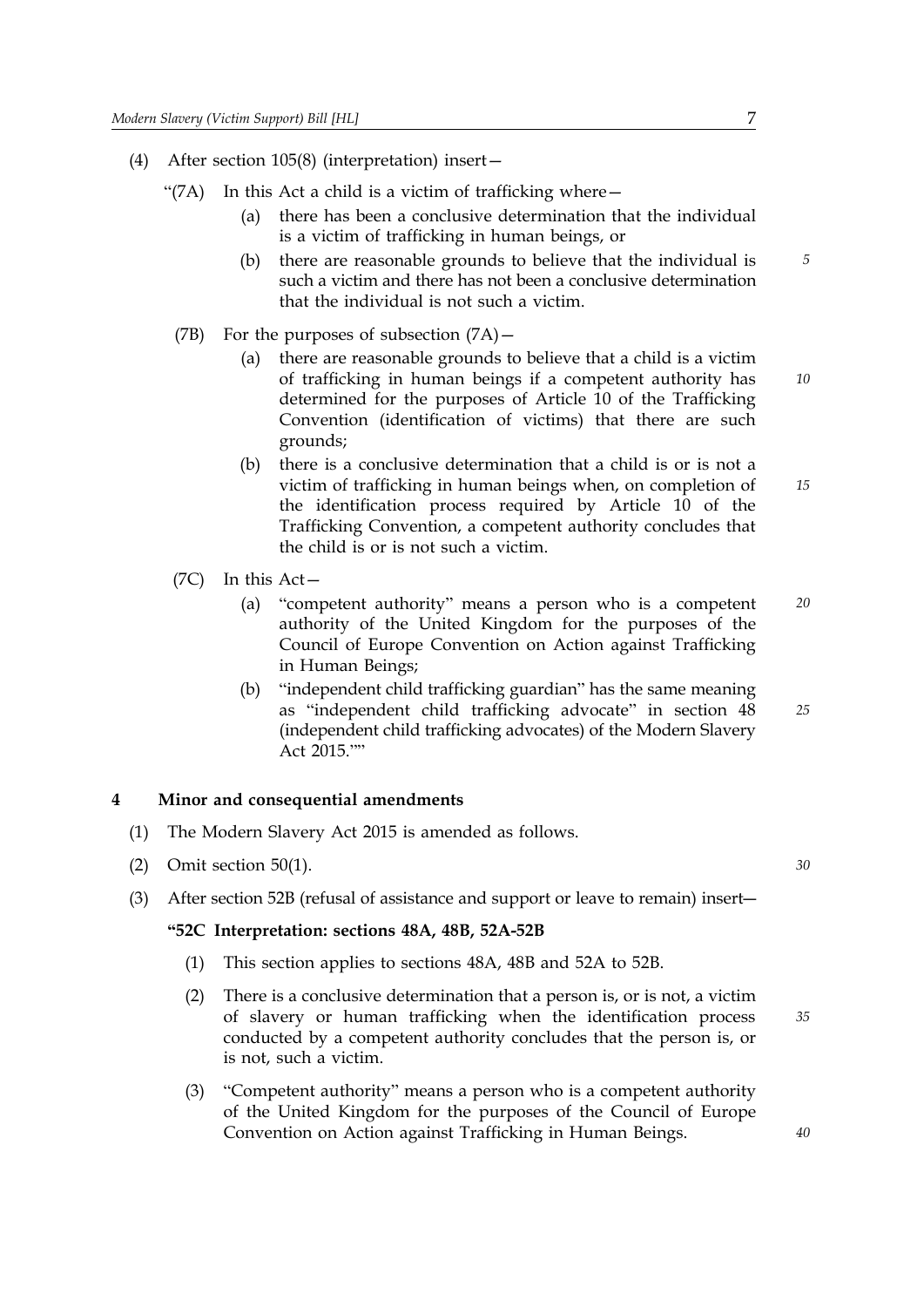- (4) "Indicators that the person may be a victim of slavery or human trafficking" refers to the sorts of things which indicate that a person may be a victim of slavery or human trafficking as set out in guidance issued under section 49. "
- (4) In section 60 (extent)— *5*
	- (a) in subsection (1) for "section 53" substitute "sections 52A to 53";
	- (b) in subsection (3) for "section 53" substitute "sections 52A to 53".

## **5 Extent, commencement and short title**

- (1) Sections 1, 3 and 4(2) extend to England and Wales only.
- (2) This section, section 2, and sections 4(1), 4(3) and 4(4) extend to England and *10* Wales, Scotland and Northern Ireland.
- (3) This Act comes into force at the end of the period of one year beginning with the day on which it is passed.
- (4) This Act may be cited as the Modern Slavery (Victim Support) Act 2022.